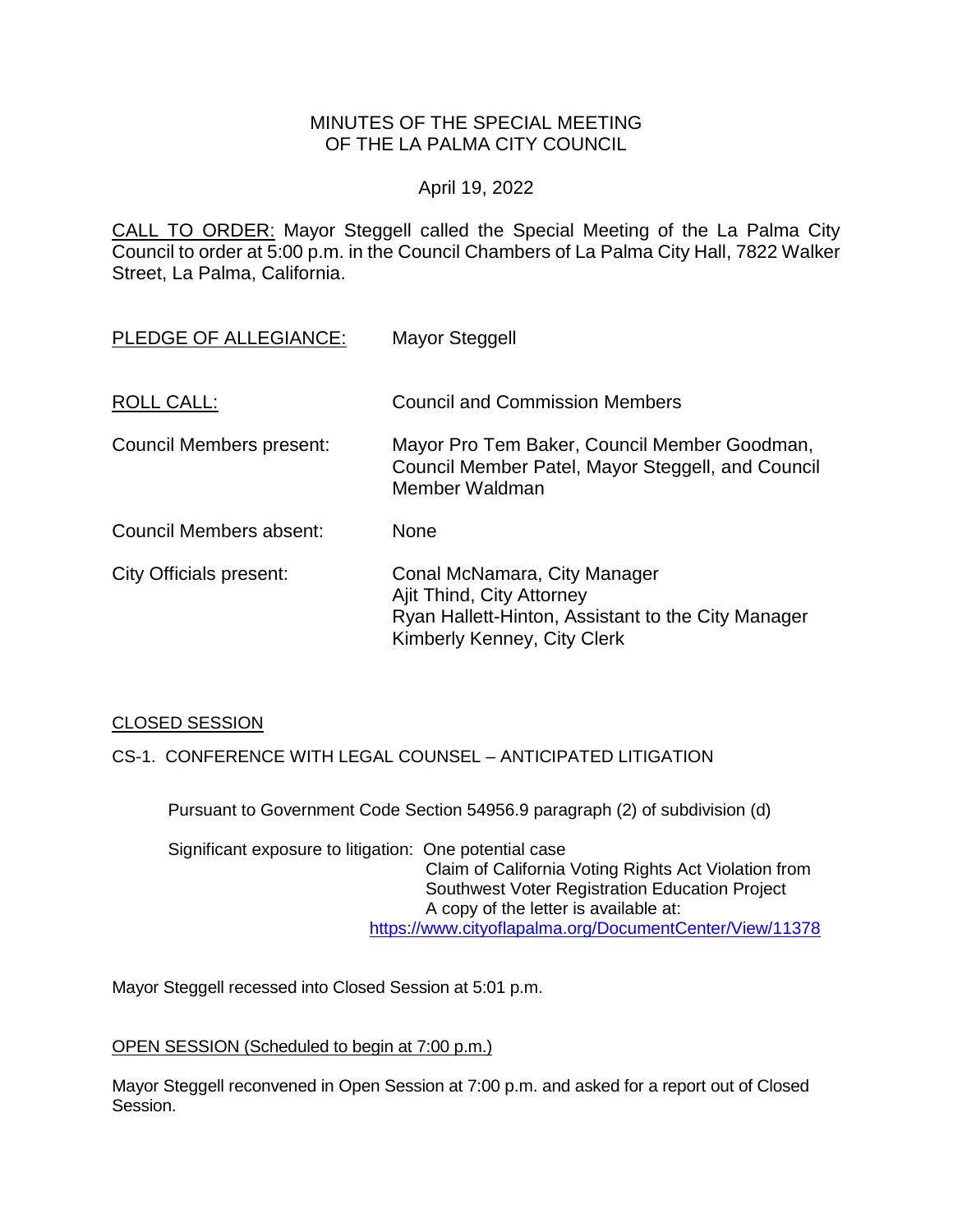City Attorney Thind announced that there were no reportable actions out of Closed Session.

### ORAL COMMUNICATIONS (Time Limit: 5 Minutes Each)

No members of the public wished to speak.

### REGULAR ITEMS

1. Consideration of Transition From At-Large to By-District Elections

The City Council took the following actions:

- a) City Manager McNamara introduced the Item and City Attorney Thind gave the Staff Report.
- b) Public Comment:

Bill Edwards, a La Palma resident, addressed the City Council regarding his support for At-Large Elections; support for the Police Department; opposed to By-District Elections; and understands that the City Council will make the best decision for the residents of this community.

Mary Panningsoro, a La Palma resident addressed the City Council by asking how the process of district elections would work; that to avoid legal penalties, the City should support district elections; and how the City plans to pay for this endeavor.

City Attorney Thind responded that the City could be divided into four or even five districts with the possibility of having an 'at-large' Mayor; that the City Council will conduct future Public Hearings to collect public comment on the issue; and that funding for this type of project would come from the General Fund.

City Manager McNamara added that \$155,000 would come from the General Fund Balance for this 'By-District' election endeavor.

- c) Consider whether to:
	- 1) Adopt a Resolution to declare the City Council's intention to transition from at-large to by-district elections pursuant to California Elections Code Section 10010;